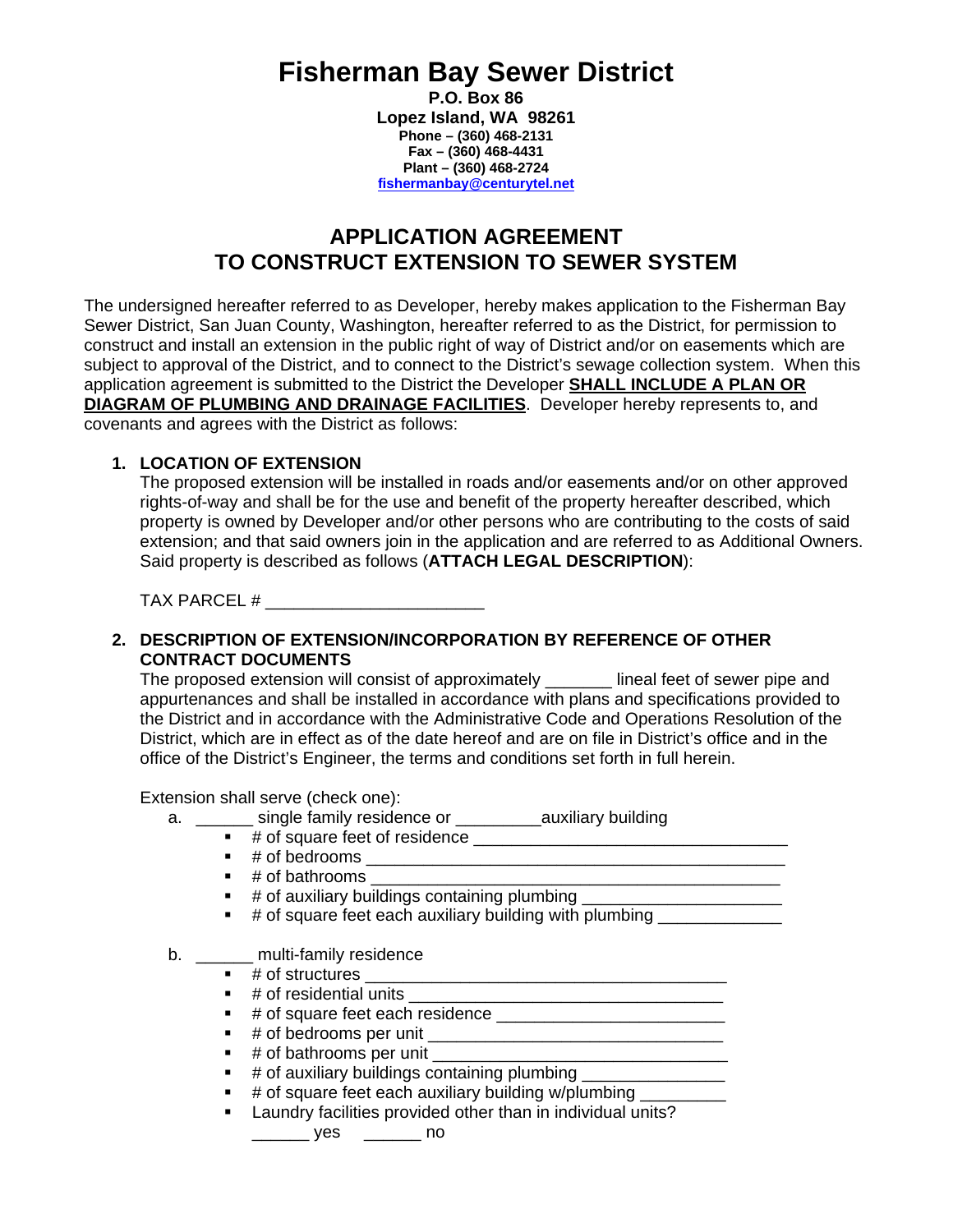- c. \_\_\_\_\_\_ commercial establishment
	- $\blacksquare$  # of structures  $\_\_$
	- $\blacksquare$  # of units
	- $\blacksquare$  # of bathrooms \_\_\_\_\_\_\_
	- $\blacksquare$  # of kitchens \_\_\_\_\_\_\_\_\_\_
	- **Restaurants:** 
		- ¾ Total seating capacity \_\_\_\_\_\_\_\_\_\_\_\_\_\_\_\_\_\_\_\_\_\_\_\_\_\_\_
		- ¾ # of meals served per day \_\_\_\_\_\_\_\_\_\_\_\_\_\_\_\_\_\_\_\_\_\_\_\_
		- ¾ Which meals will be served? \_\_\_\_\_\_\_\_\_\_\_\_\_\_\_\_\_\_\_\_\_\_

# **3. FEES AND OTHER CHARGES**

#### a. Application

An application fee of \$\_\_\_\_\_\_\_\_\_\_ per building or structure to be connected shall be charged upon any extension or change to District facilities. This fee is due at time of submittal of application.

b. Hook-up Fee

A hook-up fee of \$\_\_\_\_\_\_\_\_\_ for each equivalent service unit shall be charged upon any extension or change to District facilities. This fee is due upon approval of the application and **prior** to the issuance of the "Permit to Construct Extension to Sewer System" which must be finalized before commencement of any construction.

c. ULID #2 Equivalent Residential Unit Charge

An Equivalent Residential Unit Charge of \$\_\_\_\_\_\_\_\_\_ for each equivalent service unit shall be charged on all properties within ULID #2 that have not previously been assessed an equivalent residential unit charge. This fee is due upon approval of the application and **prior** to the issuance of the "Permit to Construct Extension to Sewer System" which must be finalized before commencement of any construction.

#### d. Latecomers Agreement

Applicants connecting to sewer line extensions installed by private property owners may be required to pay a "Latecomers Connection Fee." This connection fee is determined based on the front footage of the Developer's property multiplied by the cost per running foot of the line extension. This fee is due upon approval of the application and **prior** to the issuance of the "Permit to Construct Extension to Sewer System" which must be finalized before commencement of any construction.

- Number of front feet \_\_\_\_\_\_\_\_\_\_\_\_\_\_\_\_\_\_\_\_\_\_\_
- Cost per running foot \_\_\_\_\_\_\_\_\_\_\_\_\_\_\_\_\_\_\_\_\_\_
- **Total Latecomers Connection Fee**
- e. Maintenance and Operation

All maintenance and operation charges are due and payable by the end of the month of billing. Billings are done the first of the month following the month of service. A maintenance and operation charge shall be paid monthly to the District by Owner as follows:

- Single family residences shall be charged a rate of \$\_\_\_\_\_\_\_\_\_ per month per residence;
- Commercial developments, additions, or multiple residential structures without meters shall be charged a rate of \$\_\_\_\_\_\_\_\_ for each equivalent residential unit. This development is equivalent to \_\_\_\_\_\_\_\_\_\_ residential units;
- Commercial developments, additions, or multiple residential structures with meters shall be charged \$\_\_\_\_\_\_\_\_ for each gallon of usage per month.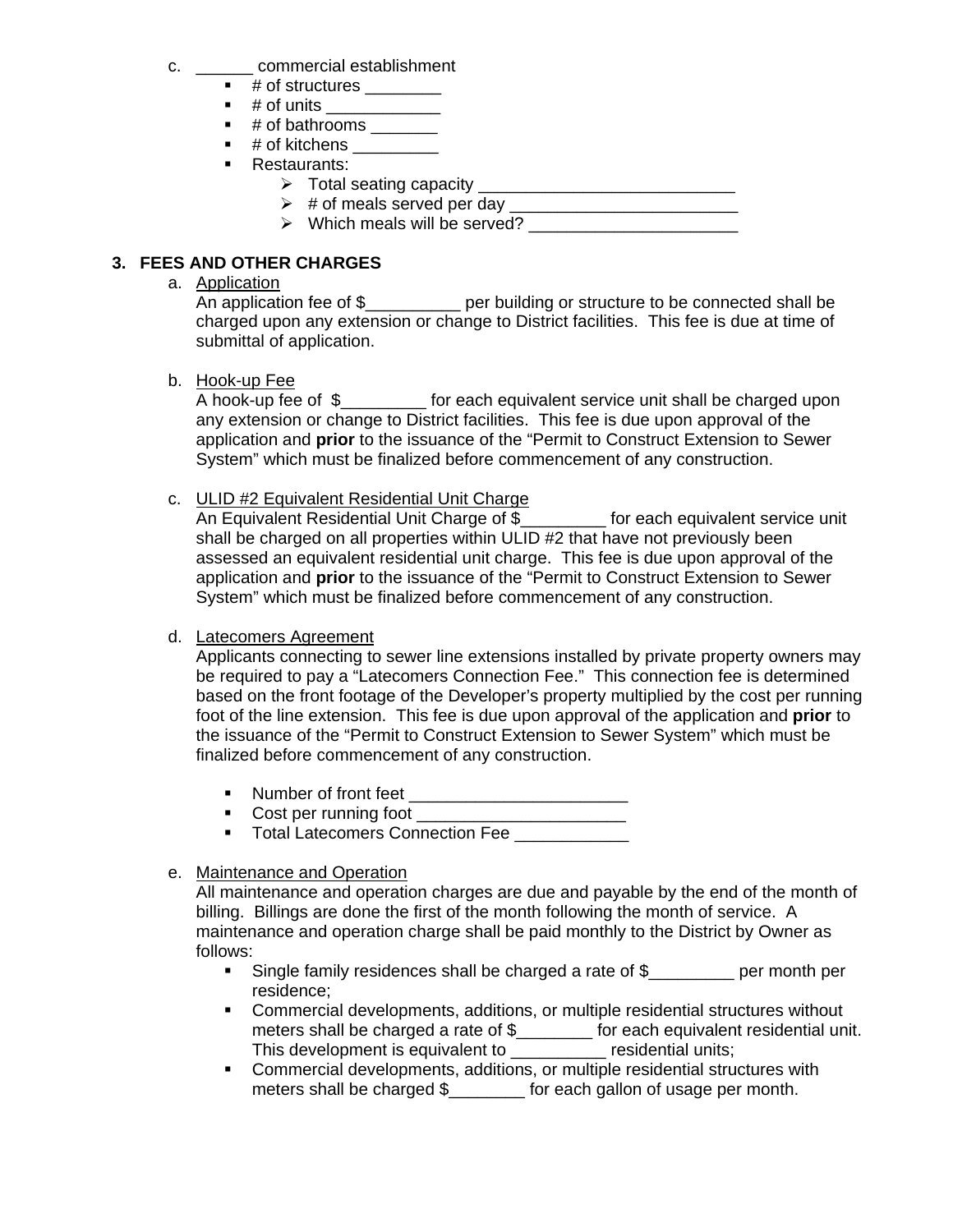f. Surcharges

All surcharges are due and payable by the end of the month of the date of billing. Billings are done the first of the month following the month of service. Surcharges shall be paid monthly to the District by Owner as follows:

- 1995 Waste Water Treatment Plant Expansion Surcharge Single family residences and commercial developments shall be charged \$\_\_\_\_\_\_\_\_\_ per month per ERU.
- 2006 Plant Improvements Bond Surcharge Single family residences and commercial developments shall be charged \$\_\_\_\_\_\_\_\_\_ per month per ERU.

#### g. Additional Expenses after Acceptance of the System

During the first year following acceptance of the system, should the District incur any expenses above and beyond normal maintenance operations, these expenses shall be the responsibility of the Developer and are due within thirty (30) days of billing.

#### **4. EASEMENT**

Upon acceptance of this agreement by the District, Developer agrees to grant and convey to the District a sewer system easement and right-of-way (form will be provided by the District) for the purpose of construction, operation, maintenance, and/or repair, and/or replacement of, and/or addition to underground utility pipelines, septic tank, pump sump, effluent pump, and all appurtenances thereto, together with the right of ingress and egress to and from said easement for all purposes necessary and related thereto. **This form must be filed with the District before extension is staked in the field.** 

#### **5. RELINQUISHMENT OF CUSTODY AND CONTROL OF SEPTIC TANK**

Upon completion of the sewer system by Developer, and acceptance of the sewer system by the District, Developer agrees to release and relinquish (form will be provided by the District) the custody and control and use of the septic tank located on the property described in section #1 above to the District. **This form must be filed before any service is connected.** 

#### **6. TRANSFERABILITY**

The permit issued in conjunction with this agreement is issued to and runs with the tax parcel. The permit is not transferable.

#### **7. TERM OF AGREEMENT**

Developer acknowledges that the permit issued as a result of this agreement shall automatically expire one year from date of issuance of said permit. Said permit **may** be renewed at the discretion of the District.

# **8. WARRANT OF AUTHORITY**

The undersigned Developer and Additional Owners warrant that they constitute the owners of all the real property that is the subject matter of this agreement and, upon District request, agree to provide title insurance or a preliminary title report, at District's option and at Developer's sole cost and expense, establishing to the satisfaction of the District that the parties executing this application constitute the owners of all the real property described and have the authority to execute this agreement with respect to said real property.